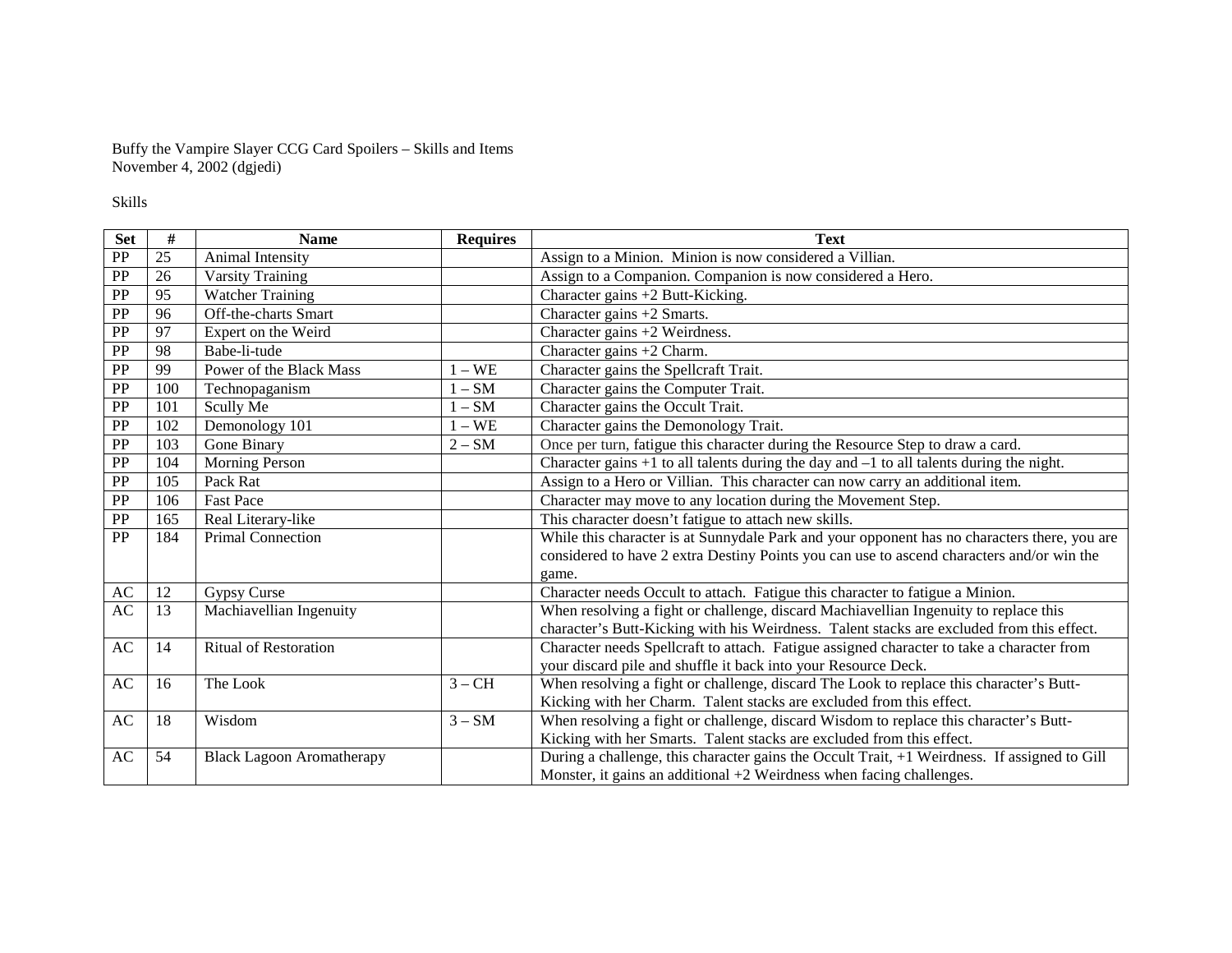| <b>Set</b> | $\#$           | <b>Name</b>                  | <b>Requires</b> | <b>Text</b>                                                                                    |
|------------|----------------|------------------------------|-----------------|------------------------------------------------------------------------------------------------|
| AC         | 55             | Diana's Touch                |                 | Character needs Spellcraft to attach. Fatigue this character to give a chosen character $+3$   |
|            |                |                              |                 | Charm for the remainder of the turn.                                                           |
| AC         | 59             | <b>Wavering Power</b>        |                 | Drusilla only. Whenever Drusilla uses her character card power to draw cards, she draws 1      |
|            |                |                              |                 | additional card. Limit 1 per deck.                                                             |
| AC         | 60             | Weapon's Expert              | $2 - BK$        | During a fight, choose one of the items attached to this character and double its Butt-Kicking |
|            |                |                              |                 | bonus for this fight. You can choose a different item each time you fight. Each character      |
|            |                |                              |                 | may only have 1 Weapon's Expert attached.                                                      |
| AC         | 110            | What Doesn't Kill You        |                 | Spike only. Spike gains +1 Butt-Kicking, Smarts and Weirdness. Limit 1 per deck.               |
| AC         | 119            | Ritual of Acathla            |                 | Character needs Demonology to attach. During the End Step, you may fatigue this character      |
|            |                |                              |                 | and another character here with the Spellcraft Trait to send Ritual of Acathla to the Crypt,   |
|            |                |                              |                 | and search your Challenge Deck for any challenge and place it in play at an eligible location. |
|            |                |                              |                 | Shuffle your Challenge Deck afterward.                                                         |
| AC         | P <sub>5</sub> | Everyday Vamp Hijinks        |                 | Assign to a Vampire. Discard Everyday Vamp Hijinks during a challenge and choose a             |
|            |                |                              |                 | talent. This character gains $+2$ to that talent for the remainder of the challenge.           |
| .99        | 19             | Cross-Referencing            |                 | Assign to a character with the Computer Trait. If this character defeats a challenge requiring |
|            |                |                              |                 | Computer, you gain 1 extra Destiny Point.                                                      |
| .99        | 20             | Demonology, Ph.D             |                 | Assign to a character with the Demonology Trait. If this character defeats a challenge         |
|            |                |                              |                 | requiring Demonology, gain 1 extra Destiny Point.                                              |
| .99        | 21             | Knife Practice               | $1 - BK$        | During the Resource Step, fatigue this character to give another character at the same         |
|            |                |                              |                 | location +X Butt-Kicking for the remainder of the turn, where X is the attached character's    |
|            |                |                              |                 | current Butt-Kicking.                                                                          |
| .99        | 22             | Necronomenclature            |                 | Assign to a character with the Occult Trait. If this character defeats a Challenge requiring   |
|            |                |                              |                 | Occult, gain 1 extra Destiny Point.                                                            |
| .99        | 23             | Slayer's Fortitude           |                 | Assign to a Slayer. Whenever your opponent is facing a challenge at this character's           |
|            |                |                              |                 | location, you may draw 2 additional cards during the Challenge/Draw Step.                      |
| .99        | 24             | Slayer's Training            |                 | Assign to a Slayer. During any step, you may discard this skill. If you do, this character's   |
|            |                |                              |                 | level is $+1$ for the remainder of the turn.                                                   |
| .99        | 25             | Spells, Cursies and Whammies | $1 - WE$        | During the Resource Step, fatigue this character to give another character at the same         |
|            |                |                              |                 | location +X Weirdness for the remainder of the turn, where X is the attached character's       |
|            |                |                              |                 | current Weirdness.                                                                             |
| .99        | 26             | Telekinesis                  | $2 - WE$        | Assign to a character with Spellcraft. Once per turn during the Resource Step, you may         |
|            |                |                              |                 | reassign items on this character and one other character you control at the same location.     |
| .99        | 27             | Telepathic Block             |                 | If ths character is refreshed, you don't have to show your opponent any cards in your hand     |
|            |                |                              |                 | because of card effects.                                                                       |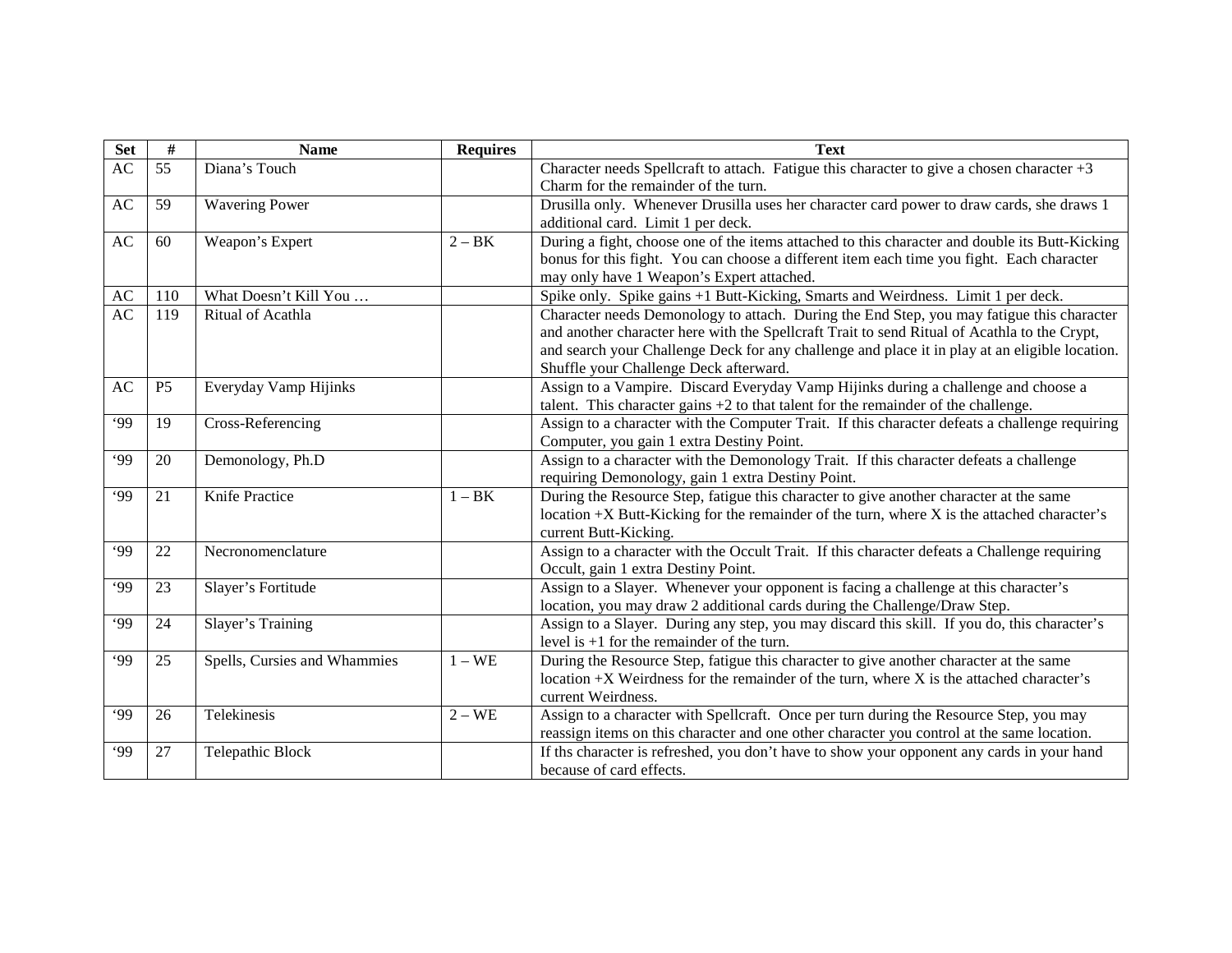| <b>Set</b> | #   | <b>Name</b>                | <b>Requires</b> | <b>Text</b>                                                                                       |
|------------|-----|----------------------------|-----------------|---------------------------------------------------------------------------------------------------|
| .99        | 28  | Tutoring                   | $1 - SM$        | During the Resource Step, fatigue this character to give another character at the same            |
|            |     |                            |                 | location +X Smarts for the remainder of the turn, where X is this attached character's current    |
|            |     |                            |                 | Smarts.                                                                                           |
| .99        | 96  | <b>Channeled Aggresion</b> | $3 - BK$        | You may discard this skill to have this character use her Butt-Kicking to meet a Charm or         |
|            |     |                            |                 | Smarts talent requirement on an action card.                                                      |
| .99        | 97  | Charming                   | $3 - CH$        | During the Resource Step, fatigue this character to fatigue another character at this location    |
|            |     |                            |                 | with a lower Charm.                                                                               |
| .99        | 98  | <b>Gourmet Cuisine</b>     | $3 - BK$        | Assign to a Villain. During the Conflict Step, you may fatigue this character to discard a        |
|            |     |                            |                 | Companion at the same location with a lower Butt-Kicking than this character.                     |
| .99        | 99  | Homecoming Queen           | $1$ - $\rm CH$  | Character gains the Seduction Trait.                                                              |
| .99        | 100 | Invulnerability            | $3 - WE$        | Assign to a Villian. If this character is defeated in a fight while refreshed, discard this skill |
|            |     |                            |                 | and fatigue this character. The character isn't discarded or sent to the Crypt.                   |
| .99        | 101 | Scoring Well               |                 | You may fatigue this character and another character at the same location during the              |
|            |     |                            |                 | Challenge/Choose stage. The chosen character is placed at the challenge's location to             |
|            |     |                            |                 | participate in the challenge even though she is fatigued.                                         |
| .99        | 102 | Warding                    |                 | Assign to a Hero. You may discard this skill and fatigue this character during the Movement       |
|            |     |                            |                 | Step. Demons and Vampires cannot move to this location for the remainder of the turn.             |
| .99        | 152 | Verbal Non-Verbal          |                 | This character ignores Smarts talent requirements for attaching skills and items.                 |
| .99        | 171 | A Thing                    |                 | If this skill is attached to your Main Character, you may discard this skill whenever your        |
|            |     |                            |                 | opponent tries to unattach an item from a Hero or Companion. The item stays attached and          |
|            |     |                            |                 | cannot be swapped for the remainder of the turn.                                                  |
| .99        | 172 | <b>Class Protector</b>     | $3 - BK$        | This character can Stunt-Double for your Companion at a different location. Place this            |
|            |     |                            |                 | character at that Companion's location.                                                           |
| .99        | 173 | Demon Hunting              |                 | This character can move to any location with a Demon as if it were an adjacent location.          |
| 99'        | 177 | <b>Quality Rage</b>        |                 | If this skill is attached to your Main Character, you may discard this skill whenever your        |
|            |     |                            |                 | opponent tries to unattach an item from a Villian or Minion. The item stays attached and          |
|            |     |                            |                 | cannot be swapped for the remainder of the turn.                                                  |
| .99        | 205 | Hallway Scene-making       |                 | Once per turn, if this character is at a school location, you may fatigue her during the          |
|            |     |                            |                 | Resource Step to give another character at this location $a + 1$ to all of his talents for the    |
|            |     |                            |                 | remainder of the turn.                                                                            |
| .99        | 206 | Major Wiggins              |                 | Assign to one of your opponent's characters without fatiguing him. This character cannot          |
|            |     |                            |                 | refresh. A player may send this card to the Crypt by fatiguing X Characters at this location.     |
|            |     |                            |                 | X equals this character's level. Limit 1 per deck.                                                |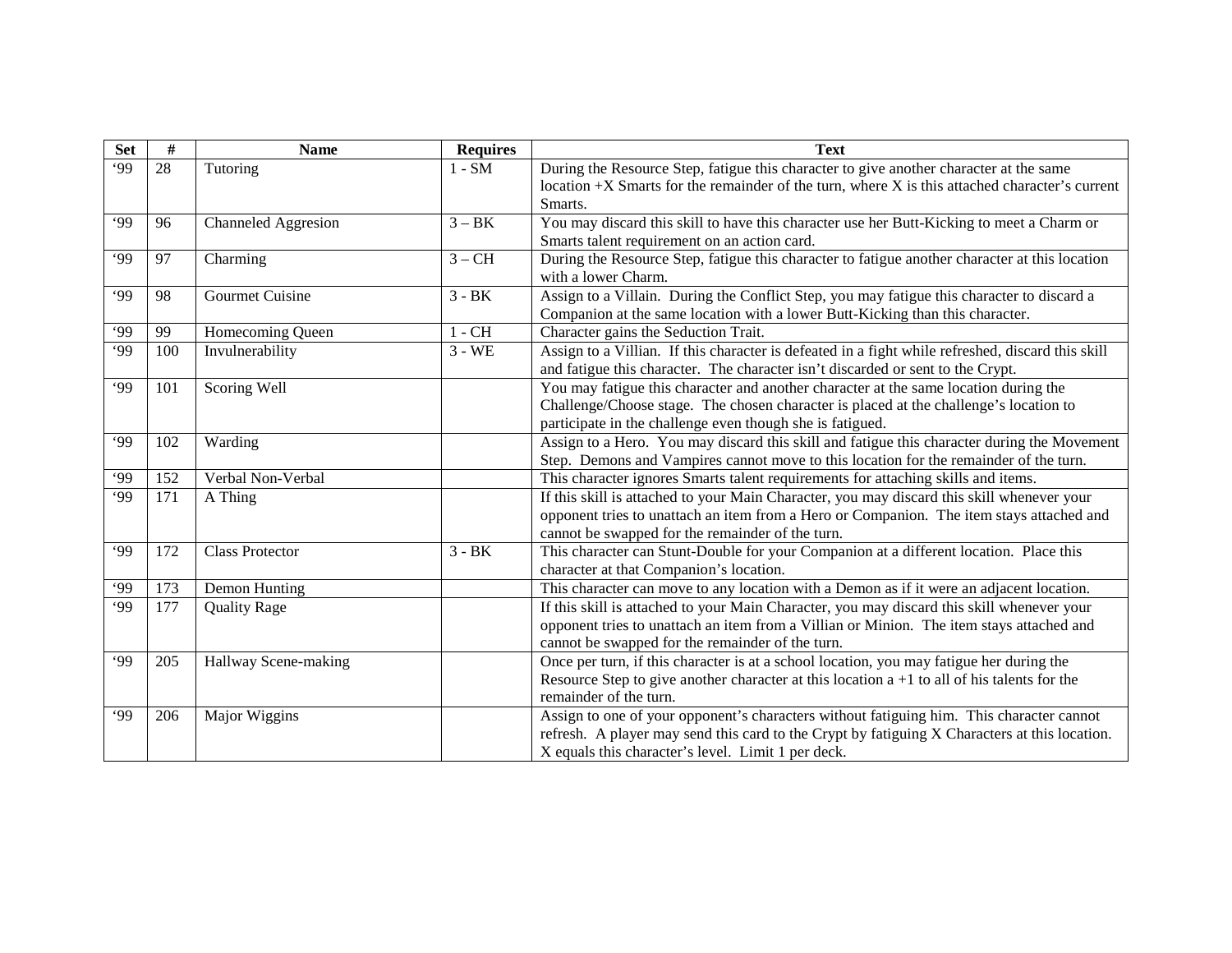| Set |                | <b>Name</b> | <b>Requires</b> | <b>Text</b>                                                                                                                                                                                                                                                                   |
|-----|----------------|-------------|-----------------|-------------------------------------------------------------------------------------------------------------------------------------------------------------------------------------------------------------------------------------------------------------------------------|
| 99  | 207            | Trade Talks |                 | During the Conflict Step, this character may take a legally attachable item from any<br>character here with a lower Butt-Kicking and attach it. Afterward, fatigue the attaching                                                                                              |
|     |                |             |                 | character.                                                                                                                                                                                                                                                                    |
| ۰99 | P <sub>2</sub> | Chaperone   |                 | While this character is refreshed, your opponent may only start fights with characters at this<br>location that have Chaperone attached. If your opponent starts a fight with this character,<br>this character becomes fatigued at the beginning of the fight/discard stage. |
|     |                |             |                 |                                                                                                                                                                                                                                                                               |

## Items

| <b>Set</b> | #   | <b>Name</b>                         | <b>Requires</b> | <b>Text</b>                                                                                     |
|------------|-----|-------------------------------------|-----------------|-------------------------------------------------------------------------------------------------|
| PP         | 27  | <b>Electrical Tunnels Schematic</b> |                 | Discard this item during the Movement Step to move this character to any location. This         |
|            |     |                                     |                 | counts as a move for the character.                                                             |
| PP         | 28  | <b>Empty Puppet Case</b>            | $1-SM$          | Fatigue this item during the Resource Step and discard a card. Draw a card.                     |
| PP         | 107 | Stake & Crossbow                    | $1 - BK$        | Character gains +1 Butt-Kicking. If the character is fighting a Vampire, the character gains    |
|            |     |                                     |                 | and additional $+1$ Butt-Kicking during the fight.                                              |
| PP         | 108 | Lucky 19 Baseball Jersey            | $1 - WE$        | Character gains $+1$ Weirdness.                                                                 |
| PP         | 109 | May Queen Dress                     | $1 - CH$        | Character gains +1 Charm.                                                                       |
| PP         | 110 | Tome of Moloch                      | $-SM$           | Character gains $+1$ Smarts.                                                                    |
| PP         | 111 | Fire Axe                            |                 | Character gains +1 Butt-Kicking.                                                                |
| PP         | 112 | Ring of Prophecy                    |                 | If a Vampire has this item, the Vampire may also move once during day turns.                    |
| PP         | 113 | <b>Bat Sonar</b>                    | $1-SM$          | Character gains +1 Weirdness. During a fight or a challenge, the character may discard Bat      |
|            |     |                                     |                 | Sonar to give this character $+2$ Weirdness until the end of the fight or challenge.            |
| PP         | 114 | Metal Robot Body                    |                 | Must be assigned to a Minion. The Minion may Stunt-Double during fights even when               |
|            |     |                                     |                 | fatigued.                                                                                       |
| <b>PP</b>  | 115 | Sledgehammer                        |                 | If another item is giving this character a bonus, Sledgehammer gives the character $+1$ to that |
|            |     |                                     |                 | talent.                                                                                         |
| PP         | 116 | Sentient Cheerleading Trophy        |                 | Assign to a Hero or Companion. Discard this card during the Resource Step to discard any        |
|            |     |                                     |                 | Minion with the Spellcraft Trait.                                                               |
| PP         | 117 | Giles-mobile                        |                 | Fatigue this character to move it to any location during the Movement Step.                     |
| PP         | 118 | An Innocent Guillotine              |                 | You may play this item on one of your opponent's characters, if that character can hold         |
|            |     |                                     |                 | another item. This character does not refresh. Discard this item at the beginning of the        |
|            |     |                                     |                 | Movement Step.                                                                                  |
| PP         | 166 | <b>Spellcasting Dolls</b>           |                 | Character may face good and evil challenges.                                                    |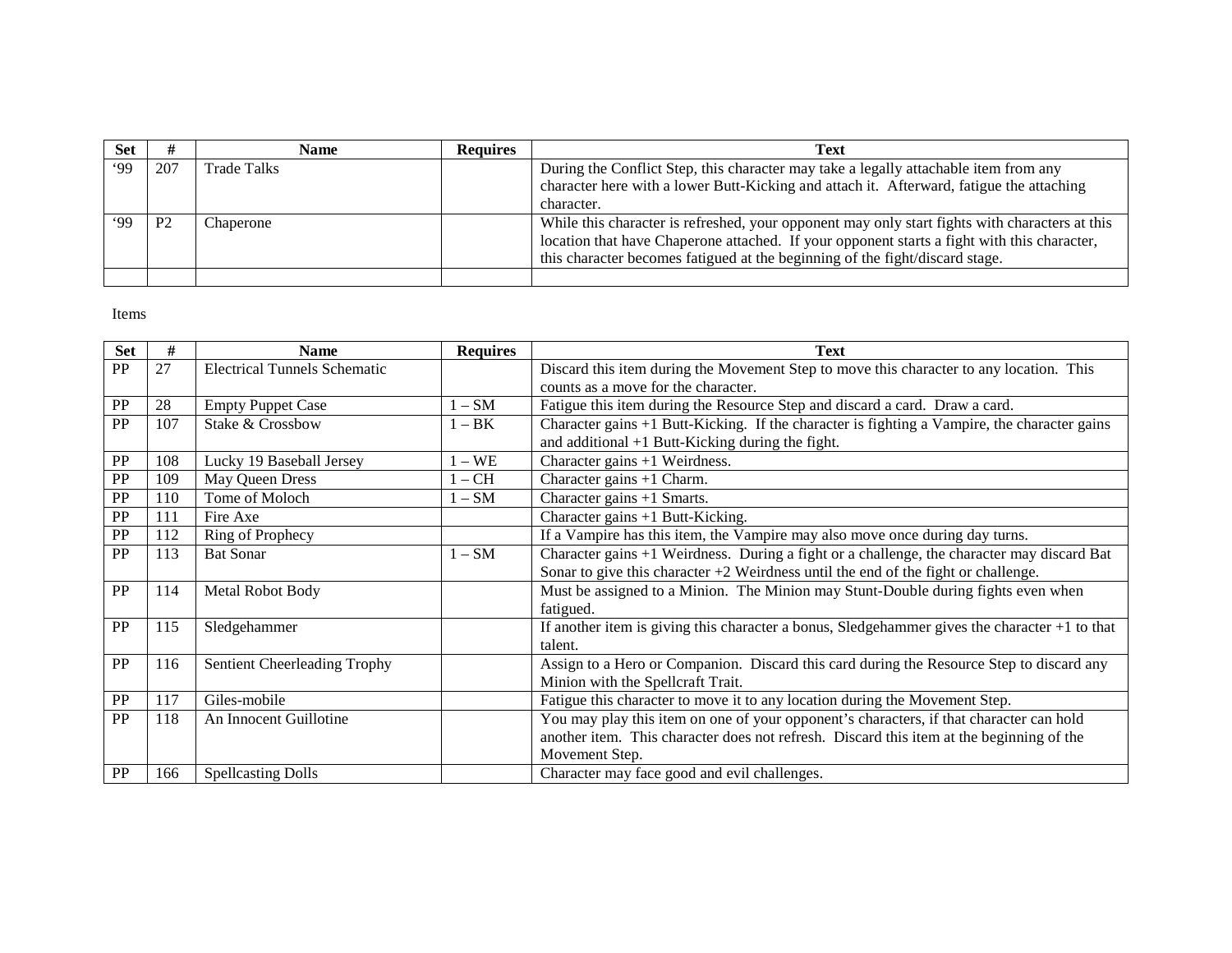| <b>Set</b>             | $\#$           | <b>Name</b>                | <b>Requires</b> | <b>Text</b>                                                                                              |
|------------------------|----------------|----------------------------|-----------------|----------------------------------------------------------------------------------------------------------|
| PP                     | 167            | Pergamum Codex             |                 | Assign to a Villain or Hero. Companions may not start a fight with this character unless                 |
|                        |                |                            |                 | they have a total Butt-Kicking of 3 or more.                                                             |
| <b>PP</b>              | 168            | Ashes of Five Dead         |                 | Assign to a Villian or Hero. Minions may not start a fight with this character unless they               |
|                        |                |                            |                 | have a total Butt-Kicking of 3 or more.                                                                  |
| <b>PP</b>              | Pre5           | Manacles                   |                 | Discard this item during the Resource Step, look at your opponent's hand. Choose a card in               |
|                        |                |                            |                 | their hand, and make them discard the card.                                                              |
| <b>PP</b>              | P7             | Cross                      |                 | Whenever a Vampire chooses to attack this character, discard Cross to stop the fight and                 |
|                        |                |                            |                 | fatigue the Vampire.                                                                                     |
| PP                     | P <sub>8</sub> | <b>Bracelet</b>            | $1 - CH$        | Character gains +1 Charm. If this character gets this item from trading with Xander, the                 |
|                        |                |                            |                 | character gains an additional $+1$ Charm.                                                                |
| PP                     | P <sub>9</sub> | Quarterstaff               | $3 - BK$        | Character gains +1 Butt-Kicking and an additional +1 Butt-Kicking during a fight.                        |
|                        |                |                            |                 | Quarterstaff is considered to be 2 items                                                                 |
| AC                     | 11             | Body of a Dead Cheerleader | $1 - WE$        | Must be assigned to a Villain or Minion. Character gains +1 Weirdness. If this card is                   |
|                        |                |                            |                 | attached to Chris Epps, he gains an additional +1 Weirdness.                                             |
| AC                     | 15             | Spike's Car                |                 | If a Vampire has this item, the Vampire may move once during day turns. If Spike has this                |
|                        |                |                            |                 | item, he can move twice during day turns instead.                                                        |
| AC                     | 17             | <b>Tweed Mail</b>          |                 | Discard Tweed Mail during a fight to choose $\overline{a}$ talent. Character gains +1 to this talent for |
|                        |                |                            |                 | this fight. If this card is attached to Giles, it does not count towards your 2 item limit. Each         |
|                        |                |                            |                 | character may only have 1 Tweed Mail attached.                                                           |
| AC                     | 56             | Mummy's Seal               |                 | This character can not be discarded by or for card effects.                                              |
| AC                     | 57             | Tattoo Remover (Acid)      |                 | Fatigue this character during the Resource Step to discard one item attached to another                  |
|                        |                |                            |                 | character at the same location.                                                                          |
| $\mathbf{A}\mathbf{C}$ | 58             | Video Camera               |                 | Fatigue this item during the Resource Step to look at an opponent's hand.                                |
| AC                     | 104            | Claddagh Ring              |                 | Angel only. Discard this card during the Resource Step and choose one of your opponent's                 |
|                        |                |                            |                 | characters at this location. That character may not start a fight with Angel for the remainder           |
|                        |                |                            |                 | of the turn.                                                                                             |
| AC                     | 105            | Disembodied Arm            |                 | Character gains +3 Weirdness during challenges. If this character is defeated in a fight, the            |
|                        |                |                            |                 | winning character may attach the Disembodied Arm if it can hold another item. Return this                |
|                        |                |                            |                 | item to the original owner's discard pile when this item leaves play, or when the game ends.             |
|                        |                |                            |                 | Limit 2 per deck.                                                                                        |
| AC                     | 106            | Mr. Pointy                 |                 | Kendra only. If Kendra starts a fight, choose Smarts or Butt-Kicking. The chosen talent is               |
|                        |                |                            |                 | now the resolving talent for this fight.                                                                 |
| AC                     | 107            | Orb of Thesulah            |                 | Discard Orb of Thesulah to gain +3 Smarts during a challenge.                                            |
| $\mathbf{A}\mathbf{C}$ | 108            | Rocket Launcher            |                 | Discard Rocket Launcher to gain +3 Butt-Kicking during a challenge.                                      |
| AC                     | 109            | Silver Locket              |                 | Discard Silver Locket to gain +3 Charm during a challenge.                                               |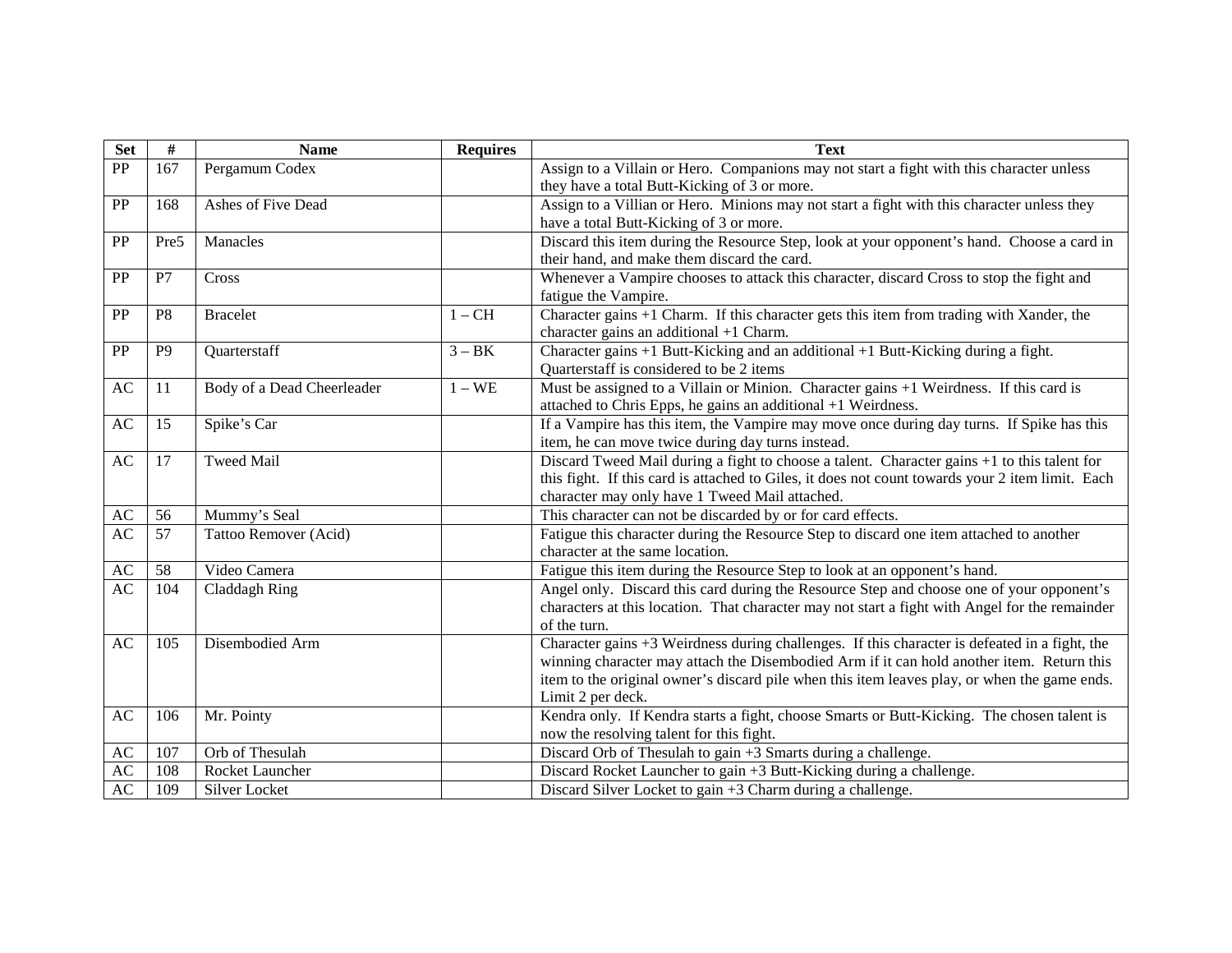| <b>Set</b>      | $\#$            | <b>Name</b>                | <b>Requires</b> | <b>Text</b>                                                                                     |
|-----------------|-----------------|----------------------------|-----------------|-------------------------------------------------------------------------------------------------|
| AC              | P <sub>6</sub>  | Mark of Eyghon             |                 | During challenges this character gains the Occult Trait and +1 Weirdness. This item cannot      |
|                 |                 |                            |                 | be swapped unless it is swapped to Buffy.                                                       |
| .99             | 12              | Eliminati Swords           |                 | Assign to a Vampire. While this Vampire is in a fight he started, he gains +1 Butt-Kicking      |
|                 |                 |                            |                 | and characters may not Stunt-Double for the attacked character. Only 1 Eliminati Swords         |
|                 |                 |                            |                 | may be attached to a character.                                                                 |
| .99             | 13              | Formal Wear                | $1 - CH$        | Character gains +1 Charm. If attached to Xander, Xander gains an additional +1 Charm and        |
|                 |                 |                            |                 | an additional +1 Charm during challenges. Only 1 Formal Wear can be attached to a               |
|                 |                 |                            |                 | character at a time.                                                                            |
| .99             | 14              | Holy Hand Grenade          |                 | Send this item to the Crypt during the Resource step to fatigue a Vampire supporting            |
|                 |                 |                            |                 | character at this location.                                                                     |
| .99             | 15              | Living Flame               |                 | Discard Living Flame during the fight-Challenge/Battle Stage to change a card in a talent       |
|                 |                 |                            |                 | stack that is boosting Weirdness to the talent of your choice. Move the changed card into       |
|                 |                 |                            |                 | the correct talent stack.                                                                       |
| .99             | 16              | Maps and Stuff             |                 | Assign to a character with the Computer Trait. During the Movement Step, anything that          |
|                 |                 |                            |                 | would normally affect this character because it moved does not affect this character.           |
| .99             | 17              | Slayer Kryptonite          |                 | Assign to your or your opponent's Slayer. Character gains -2 Butt-Kicking and an                |
|                 |                 |                            |                 | additional -1 if the Tento di Cruciamentum challenge is in play.                                |
| .99             | 18              | Witch Pez Dispenser        | $2 - CH$        | This character is immune to any effects from character cards with the Seduction Trait.          |
| .99             | 89              | Balthazar's Amulet         |                 | Once during the Fight-Challenge/Battle stage, you may discard 2 cards from your hand to         |
|                 |                 |                            |                 | have this character gain $+2$ to any talent until the fight or challenge ends. If you lose the  |
|                 |                 |                            |                 | fight or challenge, send this item to the Crypt during the Fight-Challenge/Discard stage.       |
| .99             | 90              | <b>Disturbing Features</b> |                 | During the Fight-Challenge/Resolve stage, you may discard any or all cards in your Butt-        |
|                 |                 |                            |                 | Kicking talent stack. This character gains +1 Weirdness for each card discarded in this         |
|                 |                 |                            |                 | manner. You can use only 1 Disturbing Features per fight or challenge.                          |
| $\overline{99}$ | $\overline{91}$ | Faith's Knife              |                 | Character gains +1 Butt-Kicking and may not be attacked unless the other character has an       |
|                 |                 |                            |                 | equal or higher printed Butt-Kicking than the printed Butt-Kicking on this character.           |
| .99             | 92              | Haphazard Bomb             |                 | At the end of the Conflict Step, you may send this character to the Crypt and pay 1 Destiny     |
|                 |                 |                            |                 | Point to send to the Crypt the location card beneath this character.                            |
| .99             | 93              | Killer of the Dead         | $2 - BK$        | If this character defeats a Vampire supporting character in a fight, the Vampire is sent to the |
|                 |                 |                            |                 | Crypt.                                                                                          |
| .99             | 94              | Love Tattoo                |                 | During the fight-challenge/Resolve stage, you may discard any or all cards in your Butt-        |
|                 |                 |                            |                 | Kicking talent stack. This character gains +1 Charm for each card discarded in this manner.     |
|                 |                 |                            |                 | Only 1 Love Tattoo can be used per fight or challenge. This item cannot be swapped.             |
| .99             | 95              | Tranquilizer Gun           |                 | Fatigue this character and this item during the Conflict Step to fatigue a supporting character |
|                 |                 |                            |                 | at this location. This item cannot refresh during the next Refresh Step.                        |